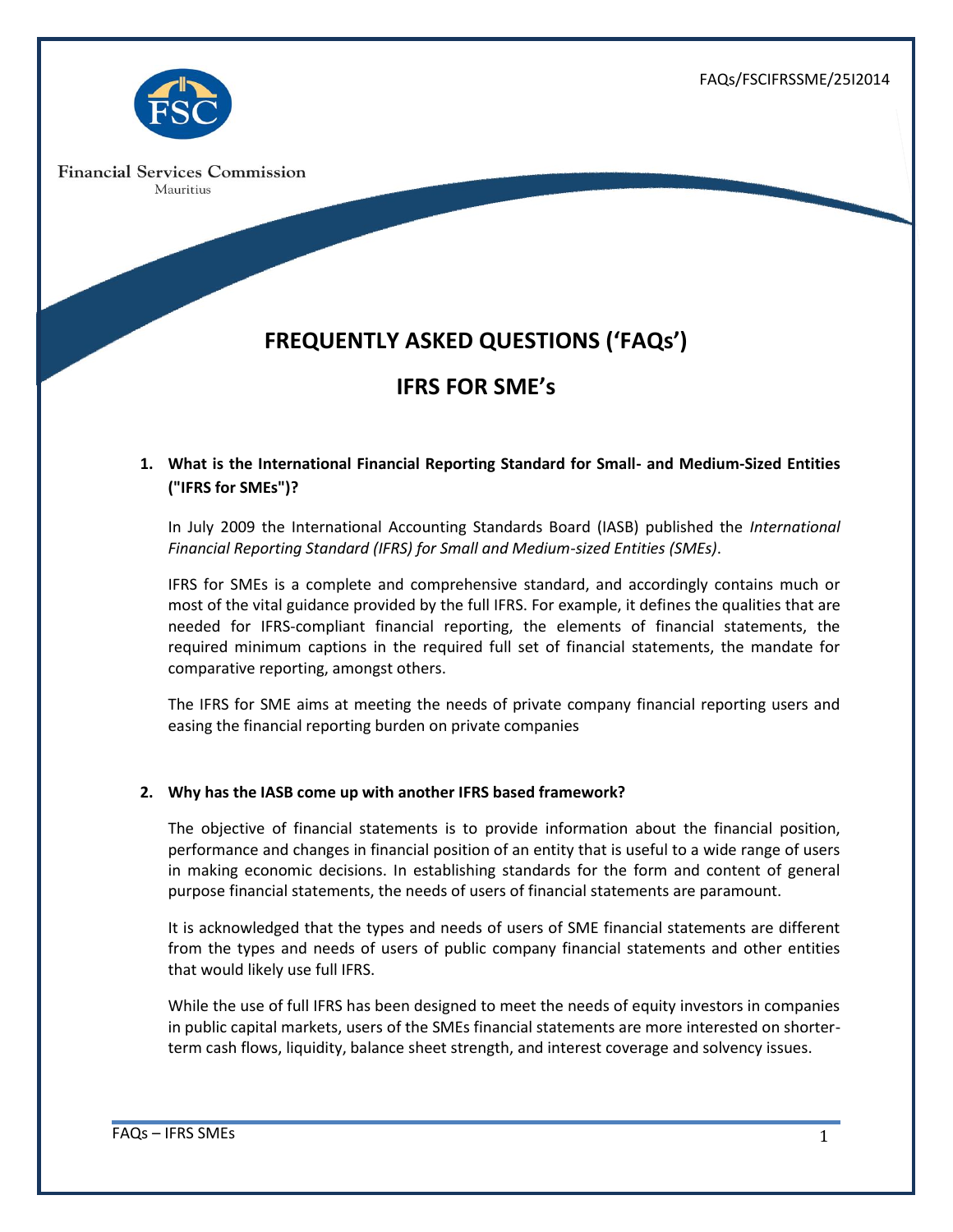Full IFRS is becoming more detailed and elaborate guidance that are not directly relevant to the users on the SMEs financial statements and as such a burden on SME preparers. A more cost and benefit approach has been considered.

It is recognised that a significant need existed for an accounting and financial reporting standard for SMEs that would meet the needs of the users of financial statements while balancing the costs and benefits from a preparer perspective. IFRS for SMEs has been designed to meet that need.

#### **3. What is meant by small- and medium-sized entities ("SMEs")?**

IASB's definition of small and medium sized entities is not based on quantifiable criteria.

IFRS for SMEs is intended to be used by SMEs, which are entities that publish general purpose financial statements for external users and do not have public accountability.

#### **4. What are the key differences between IFRS and IFRS for SME's?**

Compared to the full IFRS, the aggregate length of the standards, in terms of number of words, has been reduced by more than 90%. This was achieved by eliminating topics deemed to not be generally relevant to SMEs, by eliminating certain choices of accounting treatments, and by simplifying methods for recognition and measurement. These three sets of modifications to the content of the full IFRS respond to both the perceived needs of users of SMEs' financial statements and to cost-benefit concerns.

| <b>Full IFRS</b>                                                                                                                                                | <b>IFRS for SMEs</b>        |
|-----------------------------------------------------------------------------------------------------------------------------------------------------------------|-----------------------------|
| Standards numbered as published                                                                                                                                 | Organised by topic          |
| Almost 3,000 pages                                                                                                                                              | Under 300 pages             |
| Around 3,000 disclosure points                                                                                                                                  | About 300 disclosure points |
| Updates almost monthly                                                                                                                                          | Updated every 2 or 3 years  |
| Some topics in full IFRS are omitted because they are not considered relevant to SMEs eg -<br>segmental reporting, assets held for sale and earnings per share. |                             |
| Some accounting policy treatments in full IFRS are not allowed because a simplified method is<br>available to SMEs.                                             |                             |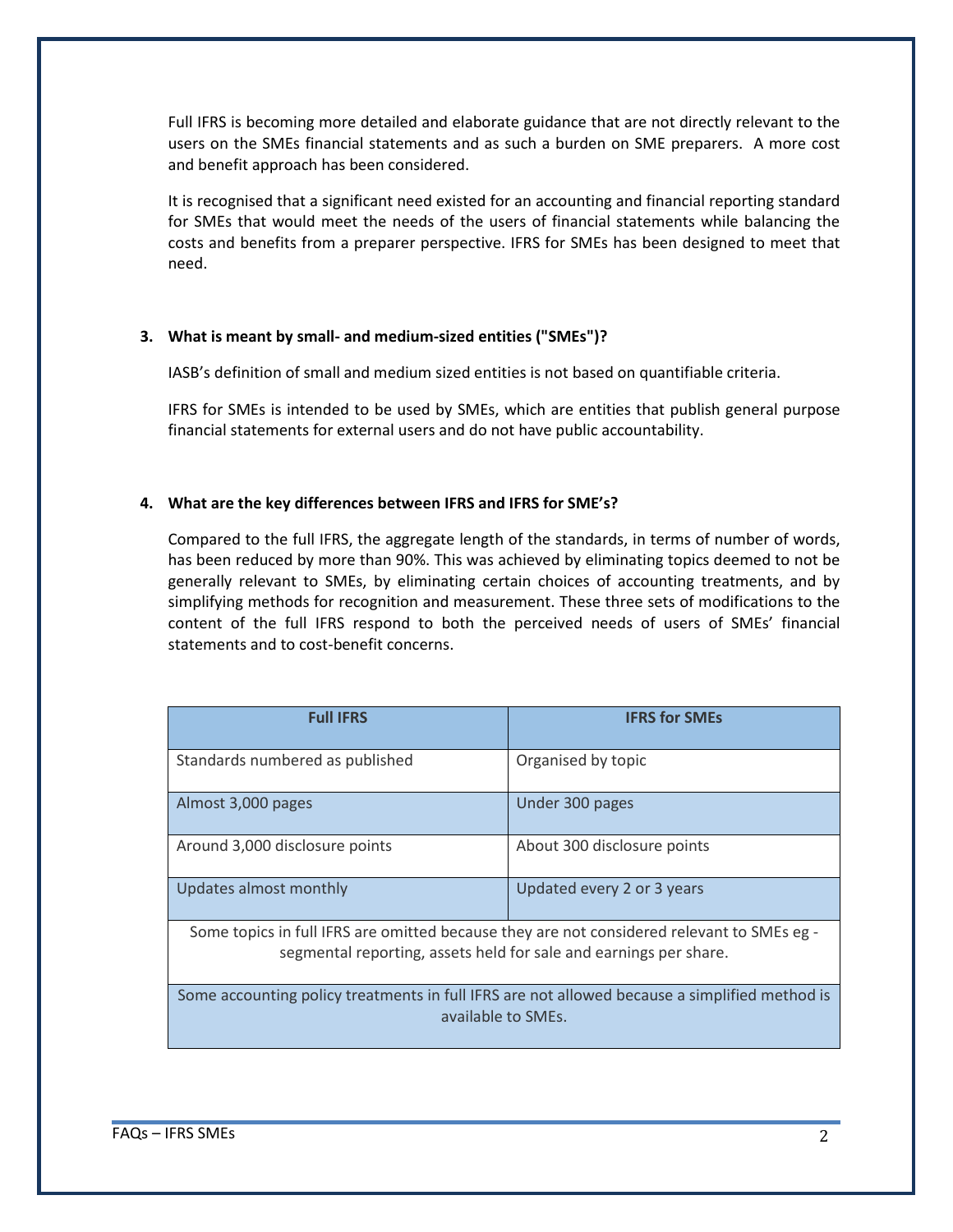#### **5. What is public accountability?**

According to the IASB, an entity has public accountability if:

- a) it files, or is in the process of filing, its financial statements with a securities commission or other regulatory organization for the purpose of issuing any class of instruments in a public market; or
- b) it holds assets in a fiduciary capacity for a broad group of outsiders.

Regardless of size, entities whose securities are traded in a public market should follow full IFRSs.

In most cases, the primary business of banks, insurance companies, securities brokers/dealers, pension funds, mutual funds and investment banks is to hold and manage financial resources entrusted to them by a broad group of clients, customers or members who are not involved in the management of the entities. Because such entities act in a public fiduciary capacity, they are publicly accountable.

#### **6. What if the entity holds assets in a fiduciary capacity incidental to their primary business?**

It is not the IASB's intention to exclude entities that hold assets in a fiduciary capacity for reasons incidental to their primary business (for example, travel agents, schools and utilities) from utilizing IFRS for SMEs.

# **7. Why is the Commission recognising "IFRS for SME's" under Section 30 (4) of the Financial Services Act ("the Act")?**

The Commission has received several requests to consider "IFRS for SME's" as an internationally recognised accounting standards under Section 30 (4) of the Financial Services Act ("the Act").

The Companies Act 2001 provides for financial statements of public and private companies to be prepared in accordance with and comply with the International Accounting Standards and to comply with any requirement which apply to the company's financial statements under any other enactment.

In addition, the Companies Act provides that a private company, other than a small private company, or public company, which does not qualify as a public interest entity as defined in the Financial Reporting Act may prepare its financial statements in accordance with the International Financial Reporting Standards for SMEs, issued by the International Accounting Standards Board.

After examination of the requests received, the Commission is providing the same flexibility afforded to non-GBC1 licence holder to a GBC1 Licence-holder to submit audited financial statements prepared in accordance with IFRS for SME's.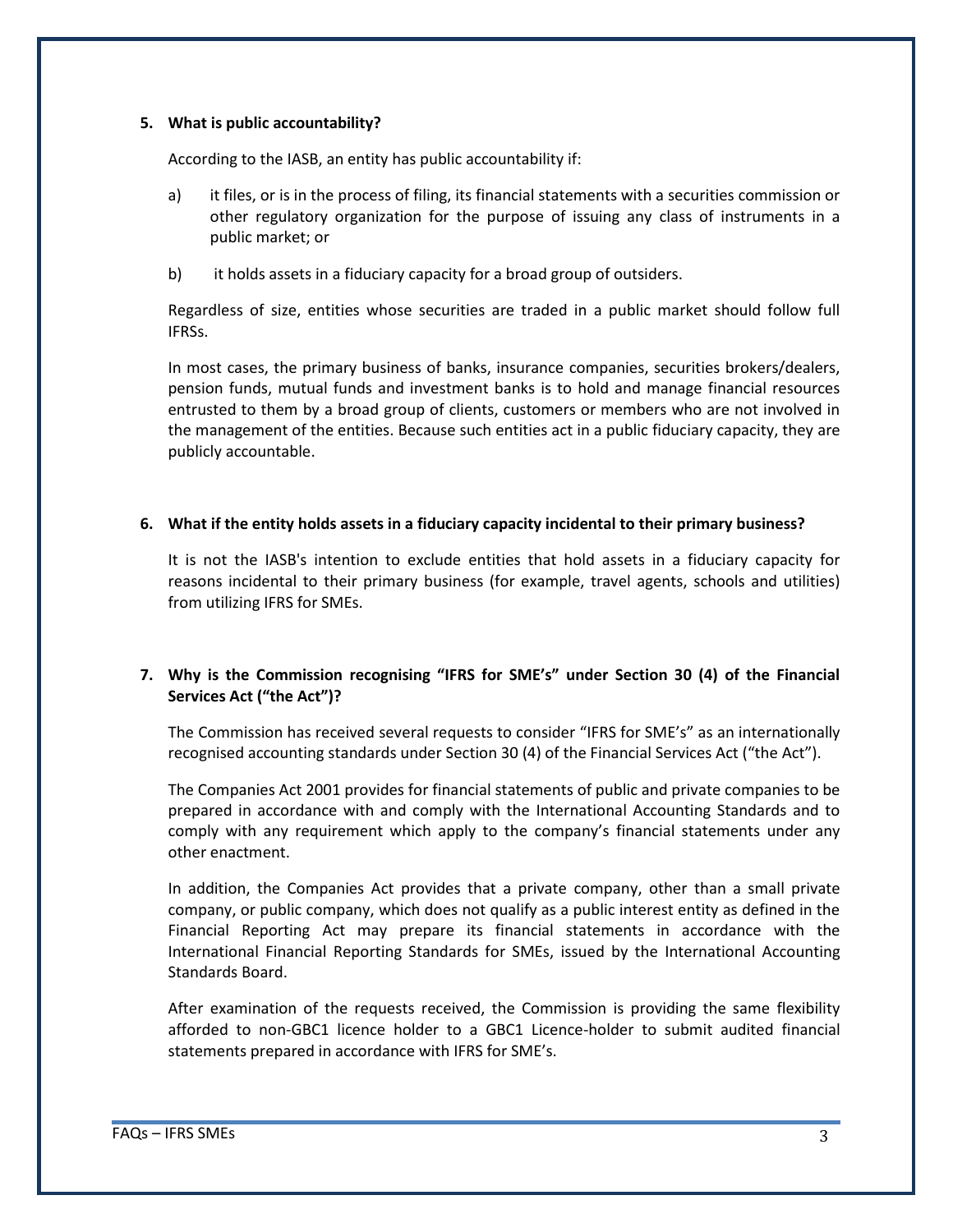#### **8. Can all GBC1 prepare its financial statements under the IFRS for SME's?**

No. A GBC 1 licensed and carrying out financial services or financial business activities governed by relevant acts are not eligible to prepare Financial Statements under IFRS for SME's.

The relevant acts amongst others are:

- Insurance Act 2005
- Private Pension Schemes Act 2012
- Protected Cell Companies Act
- Securities Act 2005
- Securities (Central Depository, Clearing and Settlement) Act
- Trusts Act 2001

Preparers of Financial Statements need to refer to the Section 2 of the Financial Services Act for the definition of financial services.

#### **9. How should the financial statements be described?**

An entity which have no public accountability and which elects to report in conformity with IFRS for SMEs must make an "explicit and unreserved" declaration to that effect in the financial statements.

The wordings that may be used are: "These financial statements have been prepared in accordance with the International Financial Reporting Standard (IFRS) for Small and Mediumsized Entities issued by the International Accounting Standards Board".

If this representation is made, the entity must comply fully with all relevant requirements in the standard.

### **10. What if the financial statements of a publicly accountable entity assert that it is in conformance with the IFRS for SME's?**

A publicly accountable entity's financial statements shall not be described as conforming to the IFRS for SMEs.